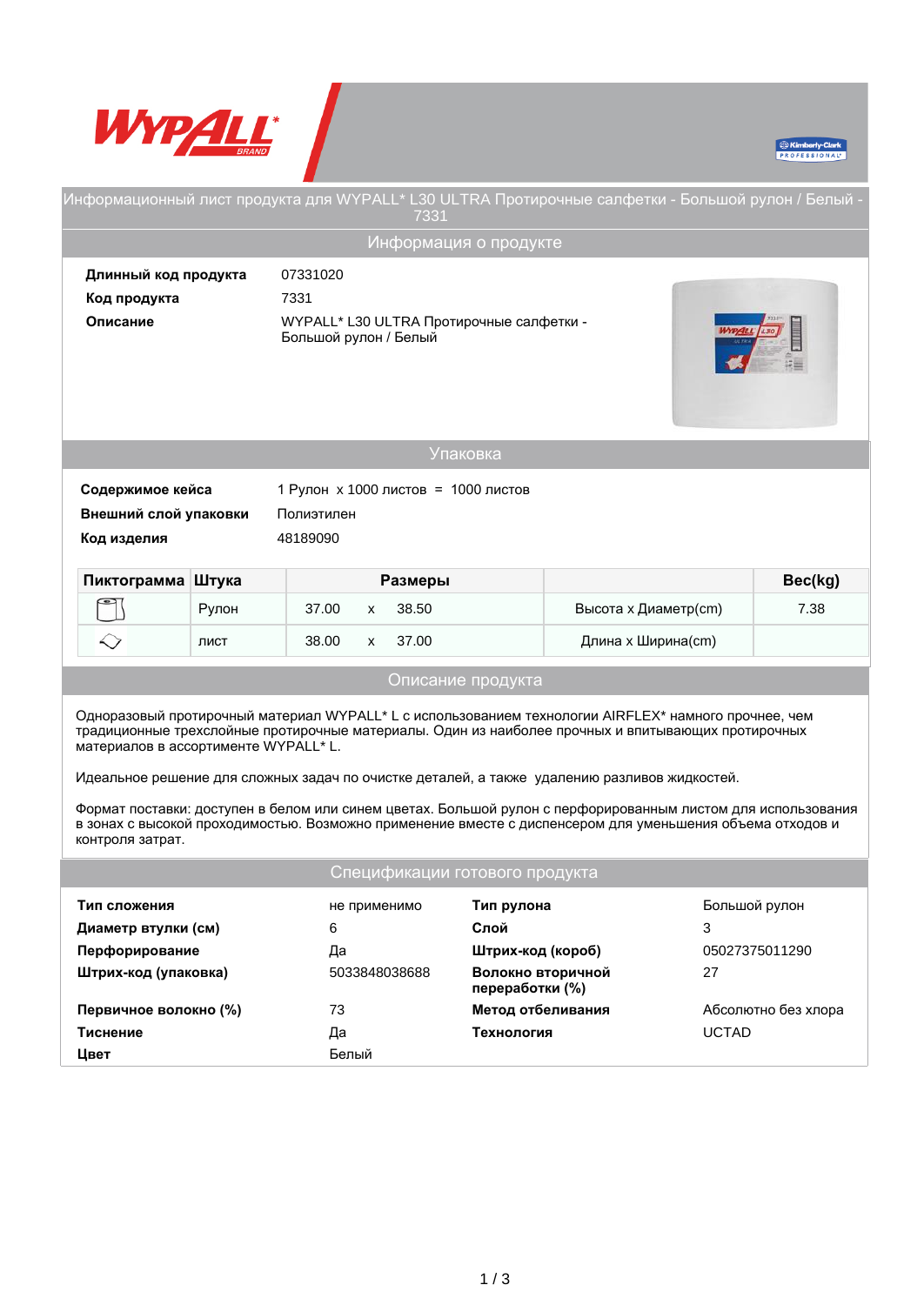Информационный лист продукта для WYPALL\* L30 ULTRA Протирочные салфетки - Большой рулон / Белый -7331

|                                                                                                                                                                                                                                                                                                                                                                                                   |                    | Международные Стандарты и Символы                                                                                                                                                                                                                                                                  |                                    |                                |  |  |  |
|---------------------------------------------------------------------------------------------------------------------------------------------------------------------------------------------------------------------------------------------------------------------------------------------------------------------------------------------------------------------------------------------------|--------------------|----------------------------------------------------------------------------------------------------------------------------------------------------------------------------------------------------------------------------------------------------------------------------------------------------|------------------------------------|--------------------------------|--|--|--|
|                                                                                                                                                                                                                                                                                                                                                                                                   |                    | Решение                                                                                                                                                                                                                                                                                            |                                    |                                |  |  |  |
| Безопасные Рабочие<br>Места                                                                                                                                                                                                                                                                                                                                                                       |                    | Мы знаем, что Вы придаете огромное значение безопасности<br>персонала. Вы можете положиться на наши решения, чтобы<br>защитить своих сотрудников, окружающую среду и важнейшие<br>показатели Вашего бизнеса.                                                                                       |                                    | <b>Be Safer</b>                |  |  |  |
| Производительные<br>Рабочие Места                                                                                                                                                                                                                                                                                                                                                                 |                    | Успех вашего бизнеса зависит от эффективности Вашей работы.<br>Вот почему мы создаем решения, помогающие повысить<br>производительность труда.                                                                                                                                                     |                                    | <b>Be Productive</b>           |  |  |  |
| Производительные<br>Рабочие Места                                                                                                                                                                                                                                                                                                                                                                 |                    | Помогают активизировать процессы непрерывного улучшения<br>производительности труда, охраны здоровья и техники<br>безопасности в автомобильной и аэрокосмической отрасли, а<br>также на металлообрабатывающих предприятиях.                                                                        |                                    |                                |  |  |  |
| Стандартизированные условия научно-исследовательских работ                                                                                                                                                                                                                                                                                                                                        |                    |                                                                                                                                                                                                                                                                                                    |                                    |                                |  |  |  |
| Нормативы для товаров,<br>контактирующих с<br>пищевыми продуктами                                                                                                                                                                                                                                                                                                                                 |                    | Этот продукт имеет допуск для контакта с пищевыми продуктами<br>и соответствуют Правилам (ЕС) № 1935/2004. Перчатки из<br>нитрильного каучука соответствуют Правилам (ЕС) № 10/2011 и<br>немецкой Рекомендации BfR No. XXI. Бумажные изделия<br>соответствуют немецкой Рекомендации BfR No. XXXVI. |                                    |                                |  |  |  |
| Технология                                                                                                                                                                                                                                                                                                                                                                                        | AIRFLEX*           |                                                                                                                                                                                                                                                                                                    |                                    |                                |  |  |  |
|                                                                                                                                                                                                                                                                                                                                                                                                   |                    | Торговля                                                                                                                                                                                                                                                                                           |                                    |                                |  |  |  |
| <b>ISO 14001</b>                                                                                                                                                                                                                                                                                                                                                                                  |                    | Данный сертификат выдвигает экологические требования к<br>системам управления компаний, поддерживающих концепцию<br>ответственного управления ресурсами.                                                                                                                                           |                                    |                                |  |  |  |
| Данный сертификат выдвигает требования к системам<br>управления качества. На сегодняшний день этот стандарт прочно<br><b>ISO 9001</b><br>утвердился в качестве сертификата, наиболее<br>распространенного на международном уровне. Он подтверждает<br>соответствие требованиям качества и способствует повышению<br>удовлетворенности клиентов в взамоотношениях между клиентом<br>и поставщиком. |                    |                                                                                                                                                                                                                                                                                                    |                                    |                                |  |  |  |
|                                                                                                                                                                                                                                                                                                                                                                                                   |                    | Упаковка                                                                                                                                                                                                                                                                                           |                                    |                                |  |  |  |
| Единица продажи                                                                                                                                                                                                                                                                                                                                                                                   | Кейс               | Вес нетто                                                                                                                                                                                                                                                                                          | 7.382                              |                                |  |  |  |
| Максимальный вес                                                                                                                                                                                                                                                                                                                                                                                  | 8.21               | cm)                                                                                                                                                                                                                                                                                                | Размеры кейса (ДхШхВ) 38 х 38 х 37 |                                |  |  |  |
| ДхШхВ (m)<br>Типы паллет                                                                                                                                                                                                                                                                                                                                                                          |                    | Кейсов в слое                                                                                                                                                                                                                                                                                      | Слоев в паллете                    | Количество кейсов<br>в паллете |  |  |  |
| E <sub>3</sub>                                                                                                                                                                                                                                                                                                                                                                                    | 1.20 x 0.80 x 2.00 | 6                                                                                                                                                                                                                                                                                                  | 5                                  | 30                             |  |  |  |